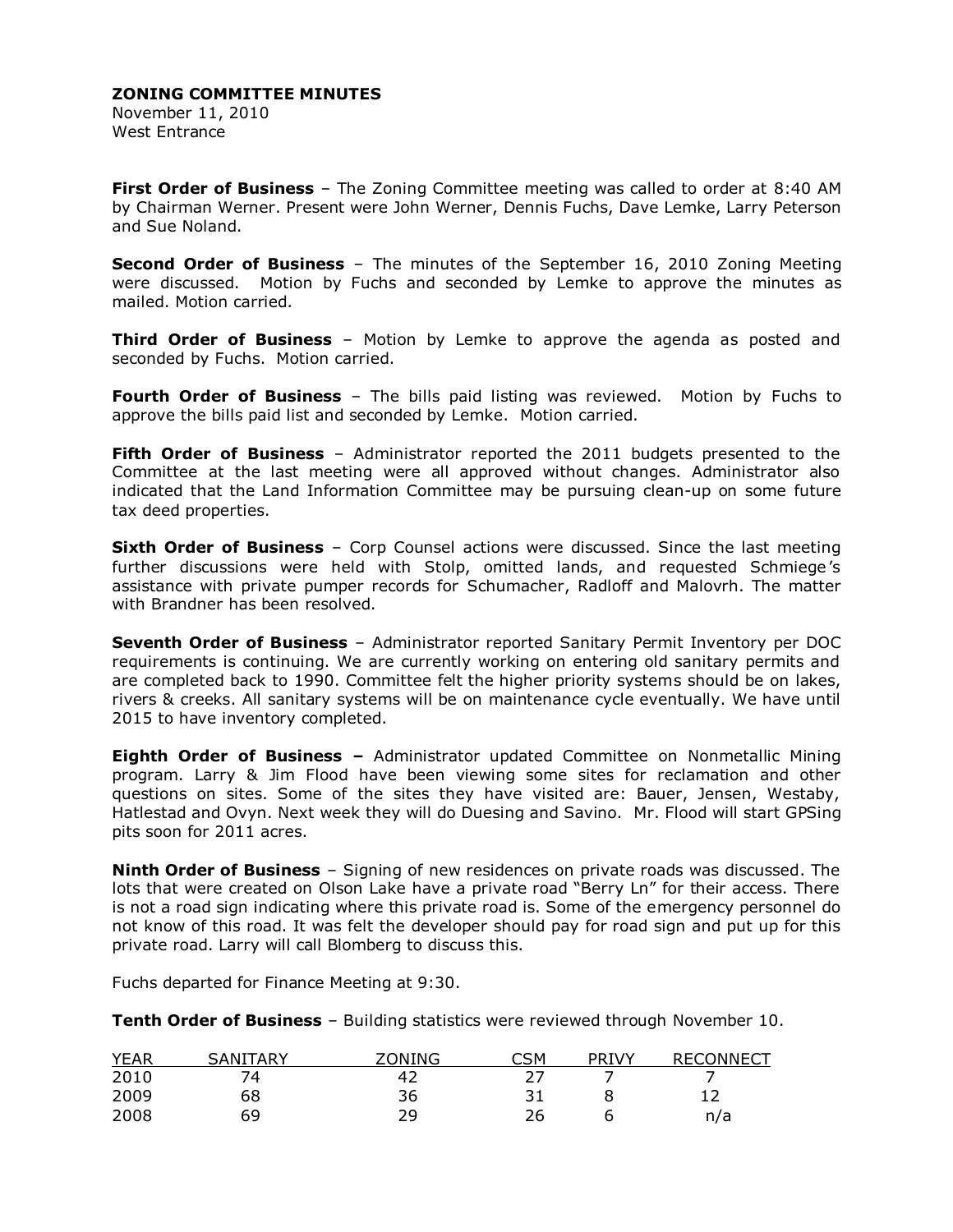**Eleventh Order of Business** – Briefly discussed site on County Rd D that Army Corp is involved with.

Next meeting will be at the call of the Chairman. Motion by Lemke and seconded by Werner to adjourn at 10:05 AM. Motion carried.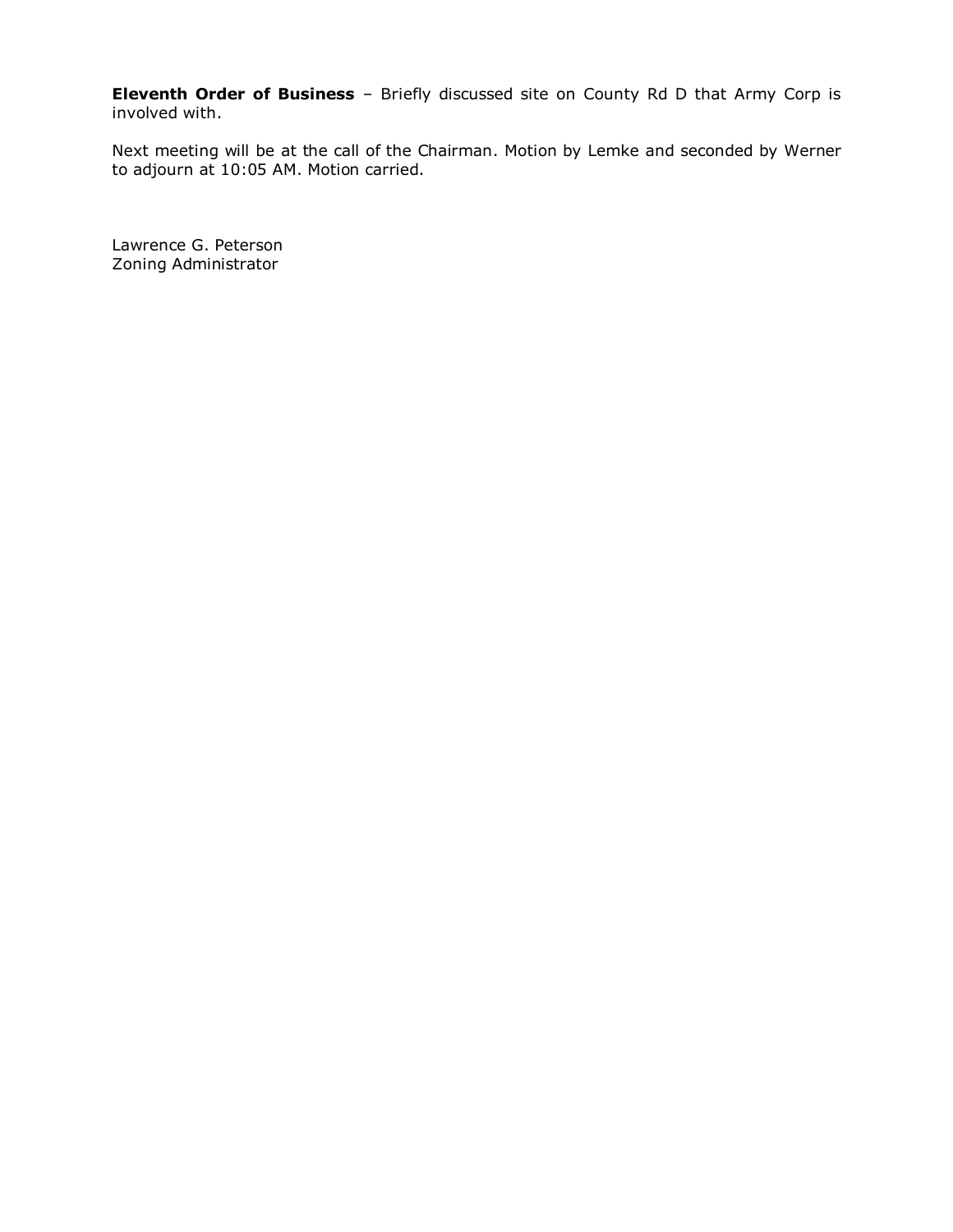September 16, 2010 Third Floor Jury Room

**First Order of Business** – The Zoning Committee meeting was called to order at 8:00 AM by Chairman Werner. Present were John Werner, Dennis Fuchs, Dave Lemke, Larry Peterson and Sue Noland.

**Second Order of Business** – The minutes of the June 18, 2010 Zoning Meeting were discussed. Motion by Fuchs and seconded by Lemke to approve the minutes as mailed. Motion carried.

**Third Order of Business** – Motion by Lemke to approve the agenda as posted and seconded by Fuchs. Motion carried.

**Fourth Order of Business** – The bills paid listing was reviewed. Motion by Fuchs to approve the bills paid list and seconded by Lemke. Motion carried.

**Fifth Order of Business** – Building statistics were reviewed through September 15.

| <b>YEAR</b> | SANITARY       | ZONING | ารм | <b>PRIVY</b> | <b>RECONNECT</b> |
|-------------|----------------|--------|-----|--------------|------------------|
| 2010        | 56+3 to review | 33     |     |              |                  |
| 2009        |                |        |     |              | a                |
| 2008        | 56             |        |     |              | n/a              |

Here in Taylor County we are holding steady with building considering the state of the economy.

**Sixth Order of Business** – Administrator reviewed the proposed 2011 budgets. Reviewed were: Revenue Reports for sanitary & zoning permits, plan review fees, photocopies, UCAS, quad, CSM, Wisconsin Fund and Brownfield/sale revenue. Expense reports were reviewed for Zoning Administrator, LUPAC, Non-Metallic Mining, Uniform County Address System, and Tax Deed Land Clean-up. Motion by Lemke to approve the proposed 2011 budgets, seconded by Fuchs. Motion carried.

**Seventh Order of Business** – Administrator updated Committee on activities with acting corporation counsel. Summaries of active files and completed files were reviewed. Issues have been steadily resolved; along with new opinions/assistance being requested. Mr. Schmiege has been very prompt to work with.

**Eighth Order of Business** – There were a total of 64 new address signs order since January  $1<sup>st</sup>$ . There were 42 signs for new addresses, 1 replacement sign and 21 corrective/omitted signs. Administrator informed Committee that previous request for county address signs with city numbers have all been taken care of.

**Ninth Order of Business** – North Breeze Dairy still needs to obtain a Zoning permit from our office. They also have been notified from the DNR that their well tests will need to be redone again due to questionable testing procedure. They will also have to redo their site plan to the DNR for the site.

**Tenth Order of Business** – Non-metallic mining sites were discussed. There are currently 52 licensed gravel pits. Recently some pits have been viewed for possible reclamation and 4 more on sites need to be completed. Jim Flood who does the pit GPSing has submitted a proposal for fee increase for 2011. The current fee schedule was submitted in 2006. The proposed schedule would take effect in 2011. He has proposed approximately a 14% to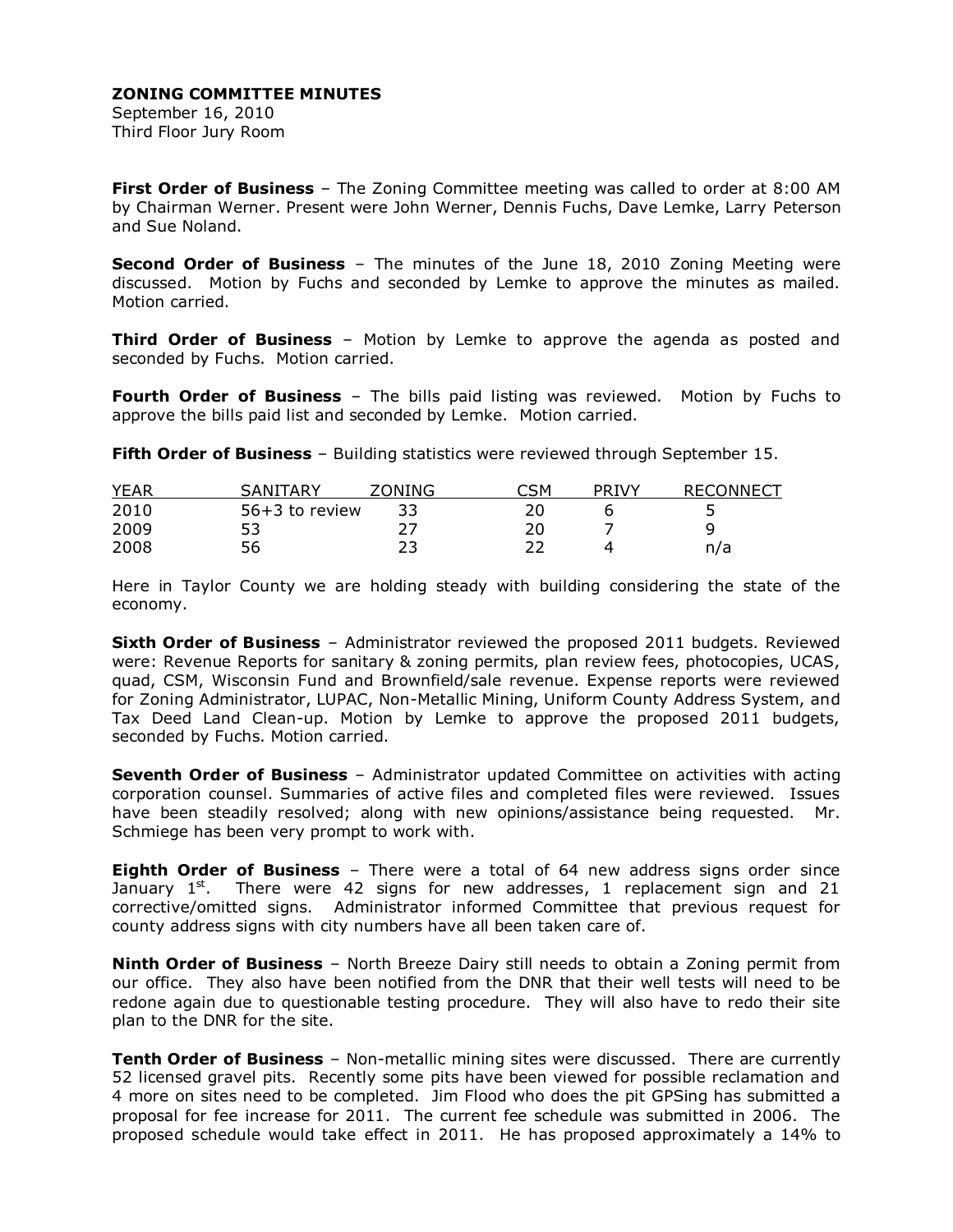coincide with wage increases from 2006 to 2010. His proposed fees are changes within our operating budget. Motion by Fuchs and seconded by Lemke, to approve proposed fee schedule for GPSing pits. Motion carried.

Next meeting will be at the call of the Chairman. Motion by Lemke and seconded by Fuchs to adjourn at 9:10 AM. Motion carried.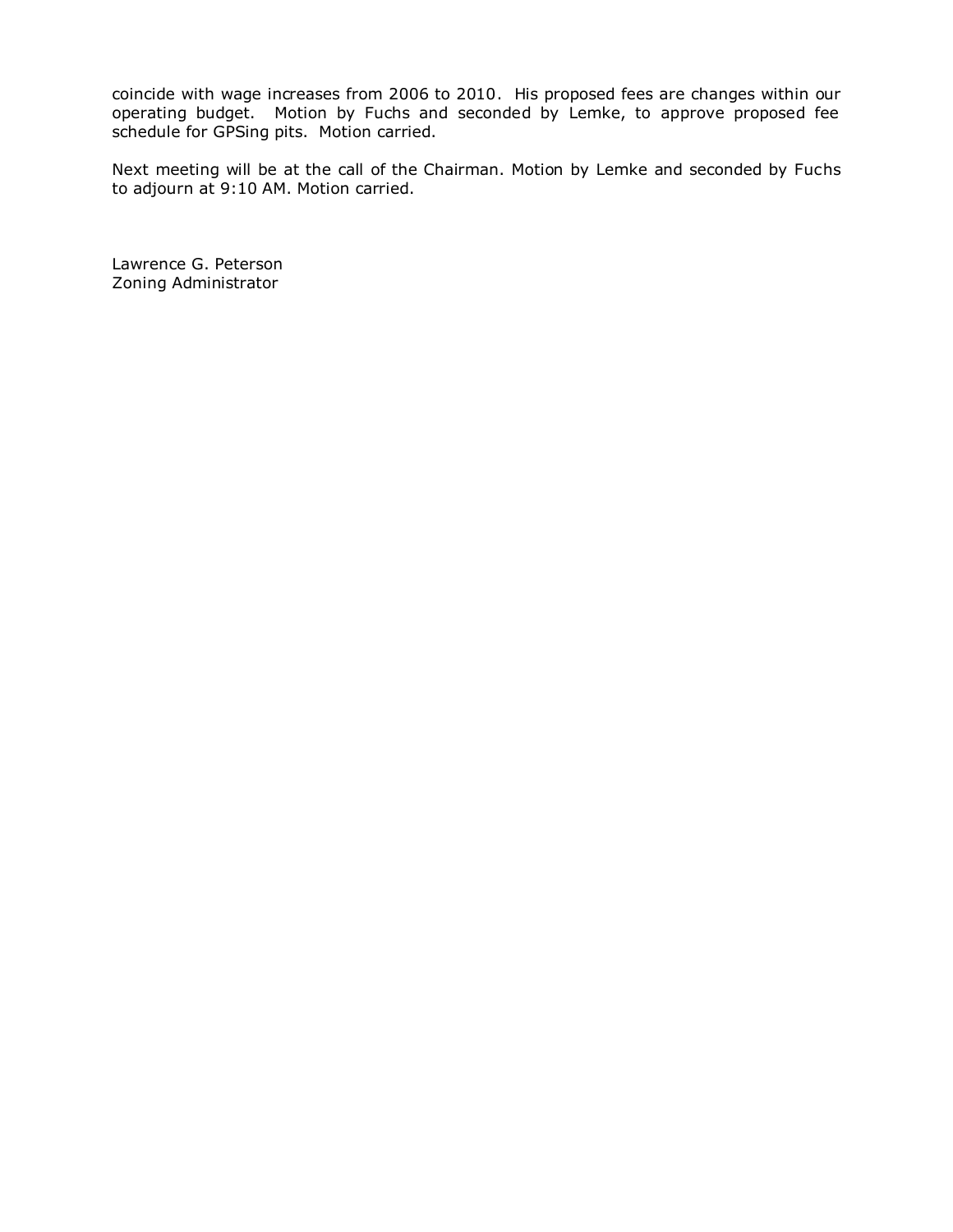#### **LAW ENFORCEMENT AND EMERGENCY SERVICES/ZONING COMMITTEE JOINT MEETING**

June 18, 2010 Taylor County Sheriff's Department Training Room

**Members Present:** Seidl, Parent, Werner, Lewis, Lemke, Fuchs **Members Absent:** None **Other Attendees:** Sheriff Bruce Daniels; Brian Wilson, Star News; County Clerk Bruce Strama; Larry Peterson, Zoning; Bill Breneman; Betty Danen; Al Beadles; Candice Grunseth, Gilman Village Clerk; Chief of Police Ken Coyer; Jim Metz; Brad Ruesch; and Jason Laumann of Northwest Regional Planning.

**Call Meeting to Order:** Chair Seidl called the meeting to order at 10:10 a.m.

**Discuss/Act on Resolution Including Taylor County in a Regional Hazard Mitigation Planning Process** – Jason Laumann of Northwest Regional Planning presented information to the committee.

He explained that the proposed plan would be specific to Taylor County. The reasons for developing a plan include having a plan in place for natural hazards as required by the Code of Federal Regulations (this would not include manmade or technical hazards) such as thunderstorms, flooding, or high winds, to assess the cost of such events and the probability of future occurrences, and to estimate what losses could be with a particular emergency.

Laumann stressed that the plan would be pre-disaster mitigation, not a response plan. The object would be to reduce or eliminate potential risks and to have a speedy recovery or response plan in place.

An application to Wisconsin Emergency Management would be made to fund the plan. First, though, the county must have a hazard mitigation plan in place to be eligible for grant funding. The plan would identify what the issues or problems are in Taylor County and propose strategies to deal with them and provide funding to follow through with those strategies.

Peterson asked if the county would be eligible for grant program assistance if it doesn't have NFIP flood insurance. Laumann indicated that they would be eligible.

Laumann explained that potential sites would be identified through historical occurrences, flood plain maps, and models on computers. He said it is not a scientific study, just a broad aspect of where they could be.

Laumann indicated that most counties have a plan in place. He is proposing that we apply together with Rusk, Price, Sawyer and LCO (Lac Courte Oreilles Tribe) as the chance of getting funding would be very good due to the regional approach. Price and Sawyer Counties have already agreed to proceed with the plan. The county does not need to proceed with the proposed plan if the funding does not come through. Northwest Regional Planning would do all of the legwork and the grant application. Updates (statutory changes, etc.) would need to be done every five years; the same pool that funded the development of the plan would fund the updates. The Emergency Management Director would be in charge of the updates.

Northwest Regional Planning would apply for a grant through the Pre-Disaster Mitigation Grant Program. The federal government would fund 75% of the cost and the counties would need to pay 25%. The 25% can be met through in-kind contribution (i.e. mapping done at county level, hours spent working on the plan, meetings, etc.) so there would be no actual money paid out of pocket. Laumann said the plan would be very detailed as to how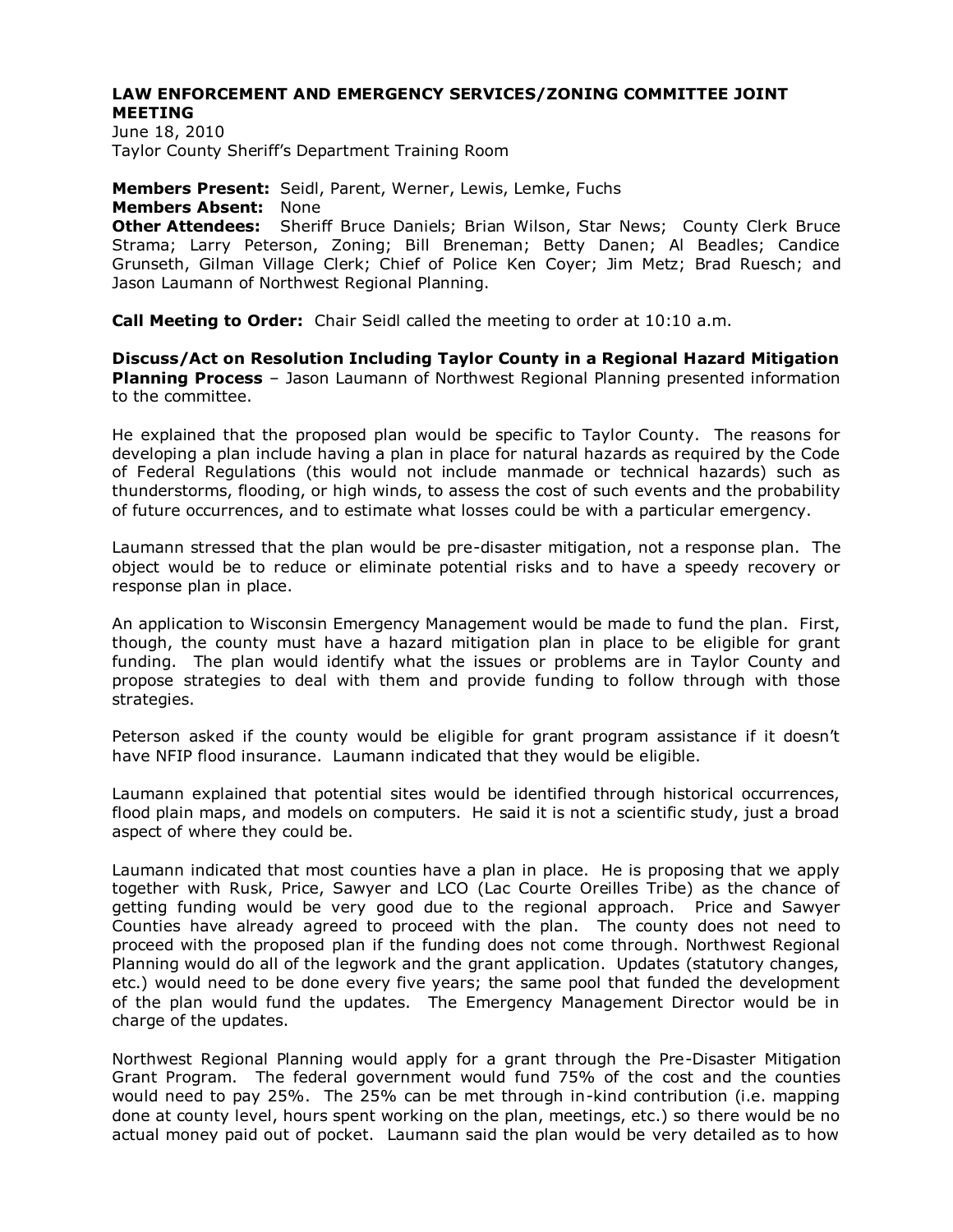much time the county would spend working on the plan and who is doing what work.

All towns would be included in the process; village and cities are not. They would need to develop their own plan or do a joint participation with the county. The villages and city would share in-kind contribution. There would be 7-10 meetings and about 20 hours beyond that that the county would need to contribute.

The application process would take about three months once the county is on board. A very detailed budget would be written and submitted.

Peterson questioned if Taylor County would be able to supply the manpower for the in-kind contribution given the possible layoffs/cutbacks. Lewis said that the only departments that would be working on the plan would be Emergency Management, Zoning, and Land Information which only have one or two people on staff so they are not likely to be affected by the layoffs.

Breneman said that he needs to write up a yearly Hazard Analysis Plan now because there is not a Hazard Mitigation Plan in place. This would no longer be necessary if the county adopted the plan.

Land Information would map the villages and cities, too, as they do not have the capability of doing so themselves.

Fuchs made a motion for Northwest Regional Planning to proceed with the application for the grant to establish a Hazard Mitigation Plan; Parent seconded. All Ayes; Motion Carried.

Adiourn - With no further business, Parent made a motion to adjourn; Fuchs seconded. All ayes. Motion carried. The meeting was adjourned at 10:49 a.m.

Respectfully Submitted,

Betty Danen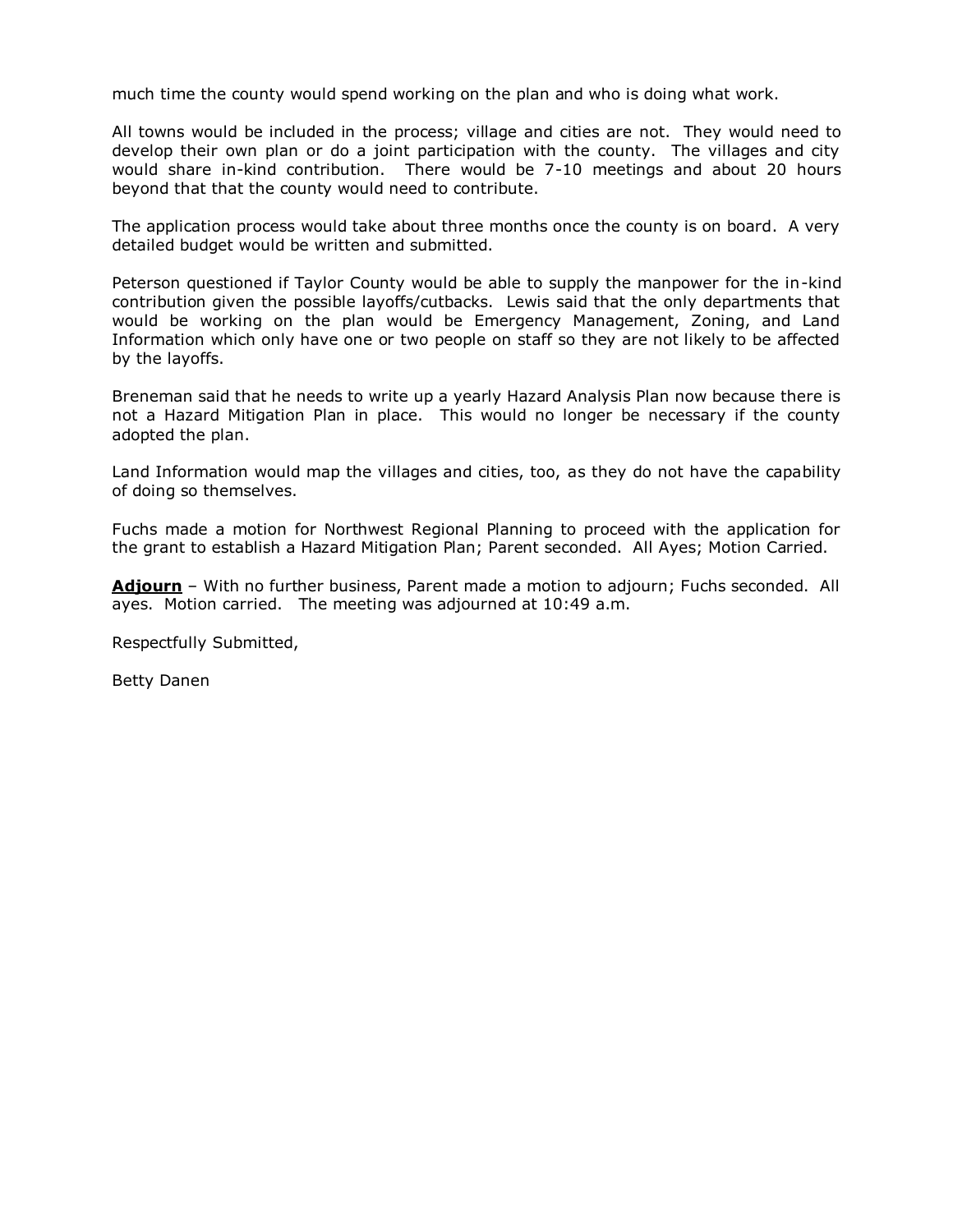June 18, 2010 West Entrance

**First Order of Business** – The Zoning Committee meeting was called to order at 9:30 AM by Chairman Werner. Present were John Werner, Dennis Fuchs, Dave Lemke, Larry Peterson and Sue Noland. Also present for a portion of the meeting were Jim Metz and Brian Wilson, Star News.

**Second Order of Business** – The minutes of the April 20, 2010 Zoning Meeting were discussed. Motion by Fuchs and seconded by Lemke to approve the minutes as mailed. Motion carried.

**Third Order of Business** – Motion by Fuchs to approve the agenda as posted and seconded by Lemke. Motion carried.

**Fourth Order of Business** – Zoning Administrator briefly updated Committee on the Regional Hazard Management Plan that will be discussed with the Law Enforcement Committee at 10:00 AM.

**Fifth Order of Business** – Administrator reported that 2 new gravel pits were recently licensed. One was in Town of Roosevelt and one in the Town of Westboro. Notices were put in the paper and adjacent landowners were notified of proposed pits, but there was no public comment received so pits were approved after appropriate time limits were met.

**Sixth Order of Business** – Building statistics were reviewed through June 17.

| <b>YEAR</b> | SANITARY | <b>ZONING</b>    | ∩รм | <b>PRIVY</b> | <b>RECONNECT</b> |  |
|-------------|----------|------------------|-----|--------------|------------------|--|
| 2010        |          | $24+5$ to review | 14  |              |                  |  |
| 2009        |          |                  |     |              |                  |  |
| 2008        |          |                  |     |              |                  |  |

**Seventh Order of Business** – The acting corporation counsel, Ken Schmiege, stopped in our office on June 8 to go over status of violations. The summary/actions that were discussed were handed out to Committee members. Mr. Schmiege has already sent a couple letters for obtaining compliance with various issues.

**Eighth Order of Business –** The volumes that were collected at the Clean Sweep conducted on May 22 in Medford and Gilman were reviewed. There was 7084 pounds of waste collected, 188 pounds of pharmaceuticals, 41 mercury thermometers, 169 vehicles, 290 gallons waste oil, 121 oil filters, 107 old appliances and 294 electronics. The Medford site had a good turn-out, with Gilman being a bit slower.

**Ninth Order of Business** – Administrator reported he will be using his vacation. He currently has 11 days to use by July 8. Wanted the Committee to know he will not be in the office much over the next 3 weeks to use up vacation.

**Tenth Order of Business** – A Farmland Preservation Agreement was reviewed for Jeremy & Michelle Goebel in the Town of Aurora. This was for information only. No action necessary.

**Eleventh Order of Business** – A request had come in for having a sign placed on Jochimsen property in the Town of Molitor free of charge since the structure was there prior to sign placement project in 2008. The property owner showed us on an aerial where structure is, but there are no improvements on the tax roll. Motion by Fuchs and seconded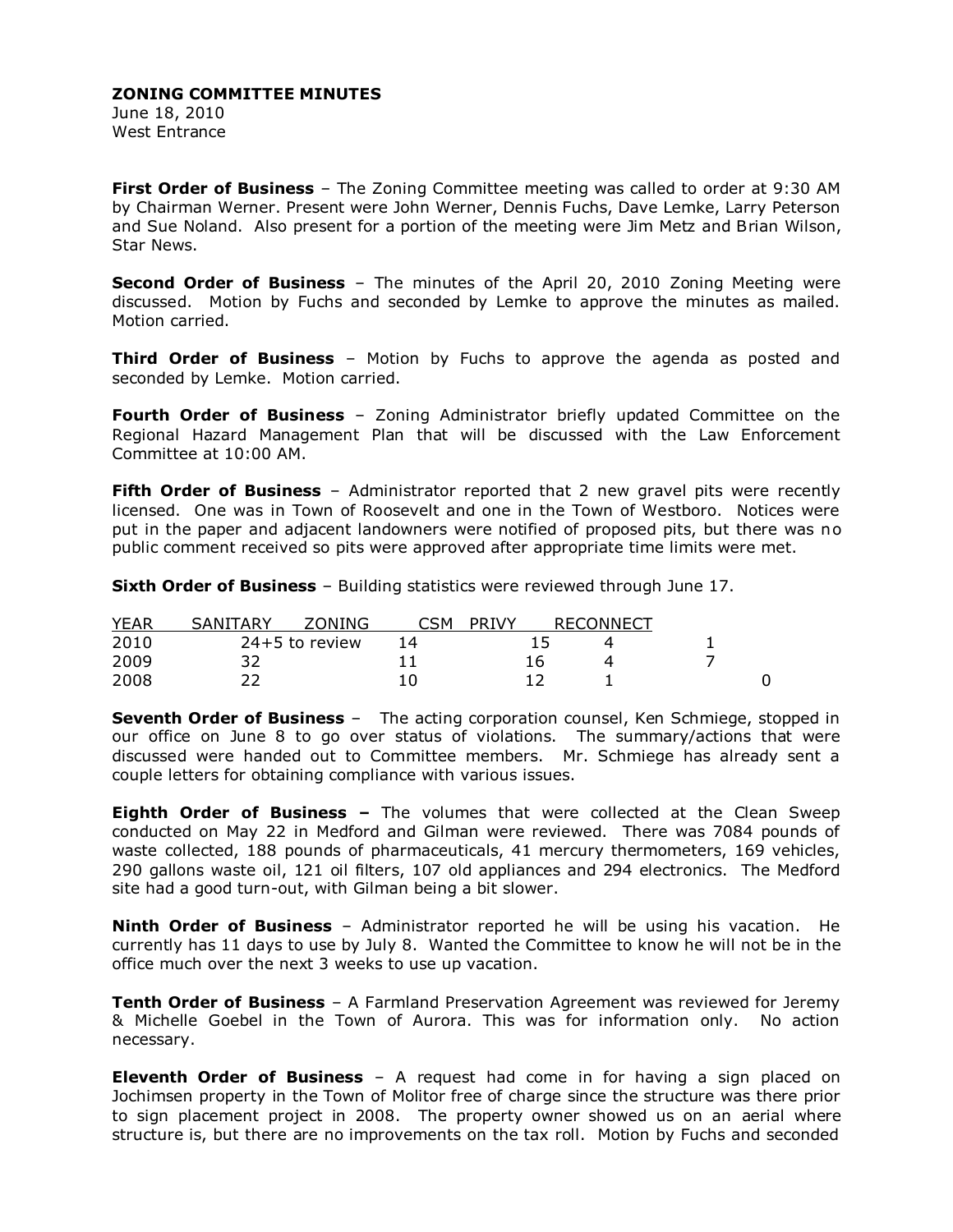by Lemke, to give Jochimsen a sign, but will be subject to back taxes. Motion carried. Various options were discussed to come up with an "official" policy on how to handle these situations. This matter will be discussed at the next Zoning meeting. It may be necessary to have the Corp Counsel draft a policy so all legalities are covered.

Next meeting will be at the call of the Chairman. Motion by Fuchs and seconded by Lemke to adjourn at 10:05. Motion carried.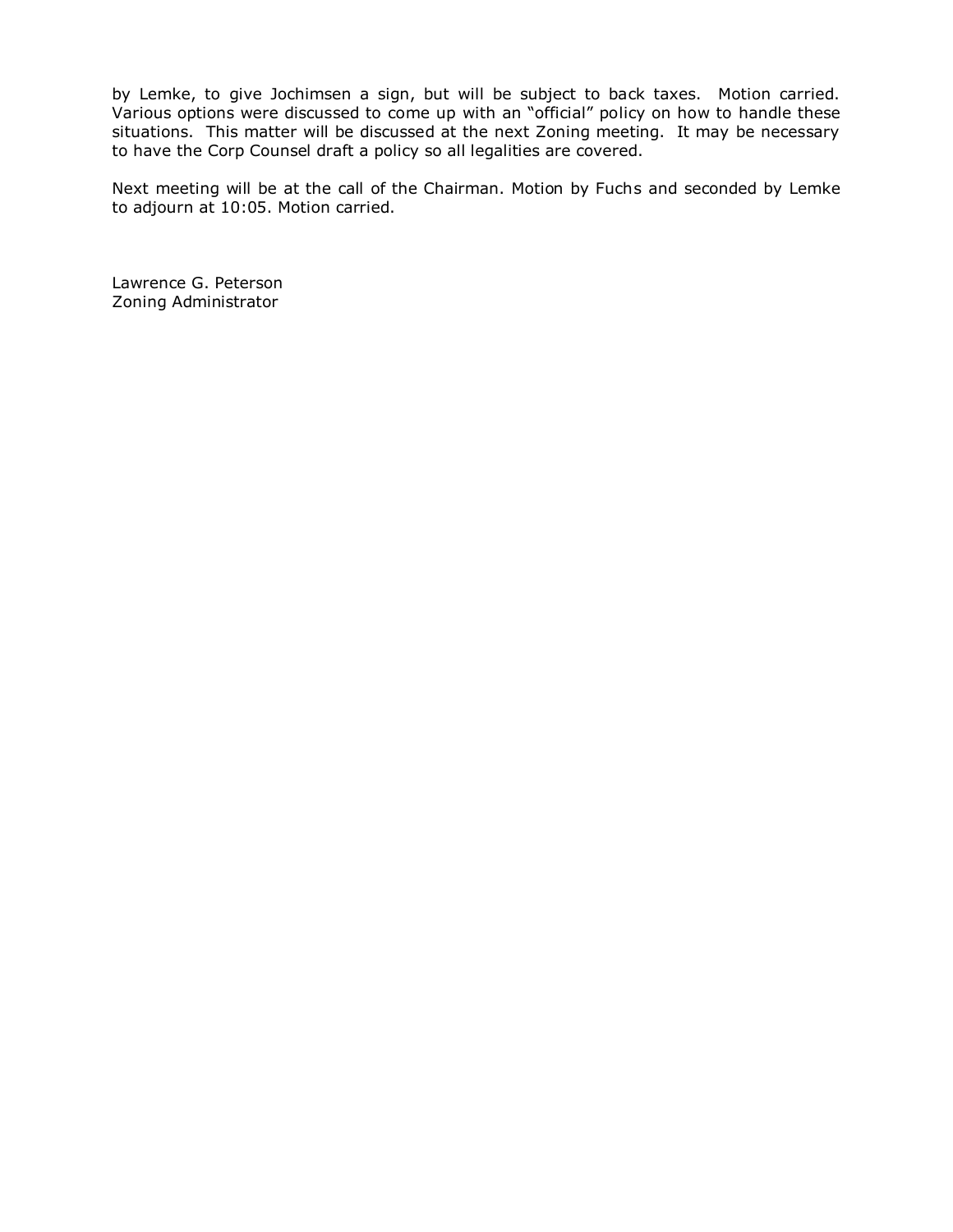April 20, 2010 West Entrance

**First Order of Business** – The Zoning Committee meeting was called to order at 9:15 AM by Chairman Werner. Present were John Werner, Dennis Fuchs, George Southworth, Larry Peterson and Sue Noland.

**Second Order of Business** – The minutes of the March 20, 2010 Zoning Meeting were discussed. Motion by Southworth and seconded by Fuchs to approve the minutes as mailed. Motion carried.

**Third Order of Business** – Motion by Fuchs to approve the agenda as posted and seconded by Southworth. Motion carried.

**Fourth Order of Business** – A Resolution to Apply for DNR Land Management Protection Grant was reviewed. Previously the Zoning Committee gave approval to apply for a grant to re-write Shoreland Zoning Ordinance. Northwest Regional Planning Commission will be writing the grant and assisting with most of the drafting.

Public hearings will be held as well as meetings with the towns. The Zoning Committee will review as each step progresses for review and approval.

Motion by Southworth and seconded by Fuchs to approve the resolution and forward to County Board. Motion carried.

Next meeting will be at the call of the Chairman. Motion by Fuchs and seconded by Southworth to adjourn at 9:25. Motion carried.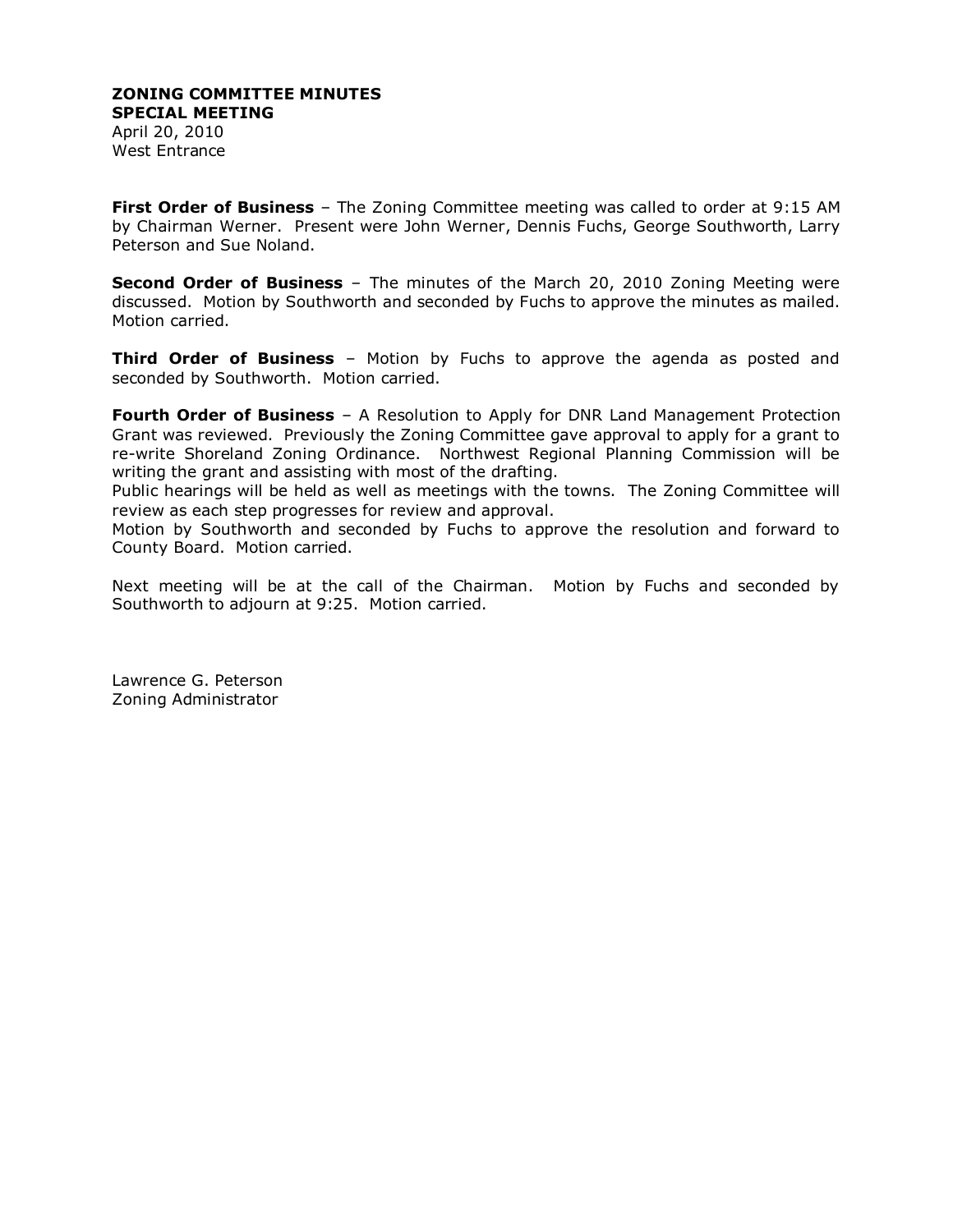March 30, 2010 County Board Room

**First Order of Business** – The Zoning Committee meeting was called to order at 9:30 AM by Chairman Werner. Present were John Werner, Dennis Fuchs, George Southworth, Larry Peterson and Sue Noland. Also present for a portion of the meeting were Russell Trunk, Bruce Daniels and Mark Berglund, Star News.

**Second Order of Business** – The minutes of the February 23, 2010 Zoning Meeting were discussed. Motion by Southworth and seconded by Fuchs to approve the minutes as mailed. Motion carried.

**Third Order of Business** – Motion by Fuchs to approve the agenda as posted and seconded by Southworth. Motion carried.

**Fourth Order of Business** – Public Hearing to review Floodplain Zoning for the Trunk/Farvour Dam began at 9:31 with introductions of landowner and Committee members. Administrator Peterson showed the affected area on a quad map and an aerial map. The current owners of the dam are Russell and Bonnie Trunk and Wayne and Carol Farvour. The dam was built in 1971 per NRCS specs. DNR says the final hazard rating needs to be completed by December 31, 2010. Ayres made application to the DNR in June 2009 for the flood shadow approval, Emergency Action Plan, and Operation and Maintenance Plans. In 1990, spillway was replaced with a culvert. The dam holds a 12 acre body of water. If the dam breaks the water would flow from the dam along a creek to the North Fork of the Eau Claire River approximately one mile downstream. There would be no residences or bridges affected. Culverts on Pinewood and School Road would probably be overtopped.

Mr. Trunk also pointed out there is an emergency spillway, but dam can pass 100 year flood without using emergency spillway and can safely pass a 1000 year flood event.

This would be the 7<sup>th</sup> dam with mapped Floodplain Zoning in Taylor County. No adjacent property owners were present.

Motion by Fuchs and seconded by Southworth to approve the Trunk/Farvour Dam Floodplain Zoning and present Ordinance to the County Board for approval. Motion carried.

Public Hearing adjourned at approximately 9:50 AM.

**Fifth Order of Business** – Ordinance to amend Chapter 31 for Shoreland Zoning Section 31.12(2), Zoning permit, application Shoreland Zoning, Taylor County Code was discussed. This section clarifies an approved zoning permit application to be used to issue a zoning permit. The Ordinance further states information on application must be true and correct or application can be refused or revoked. Motion by Southworth and seconded by Fuchs to approve ordinance amendment and zoning permit application and to forward Ordinance Amendment to the County Board for approval. Motion carried.

**Sixth Order of Business** – Addresses on Cedar Street were discussed. Sheriff Daniels was also present for discussion. There are thirteen Town of Medford properties with City addresses. A survey was sent to property owners per discussion at last meeting. The result was that 7 of the 13 wanted no change. Chairman Werner stated that these people are tax payers and we need to take care of them. They are also his constituents. He also said the County Board Chairman has been receiving complaints. Administrator stated he is concerned about the cost for the signs, but more importantly that they do not fall within the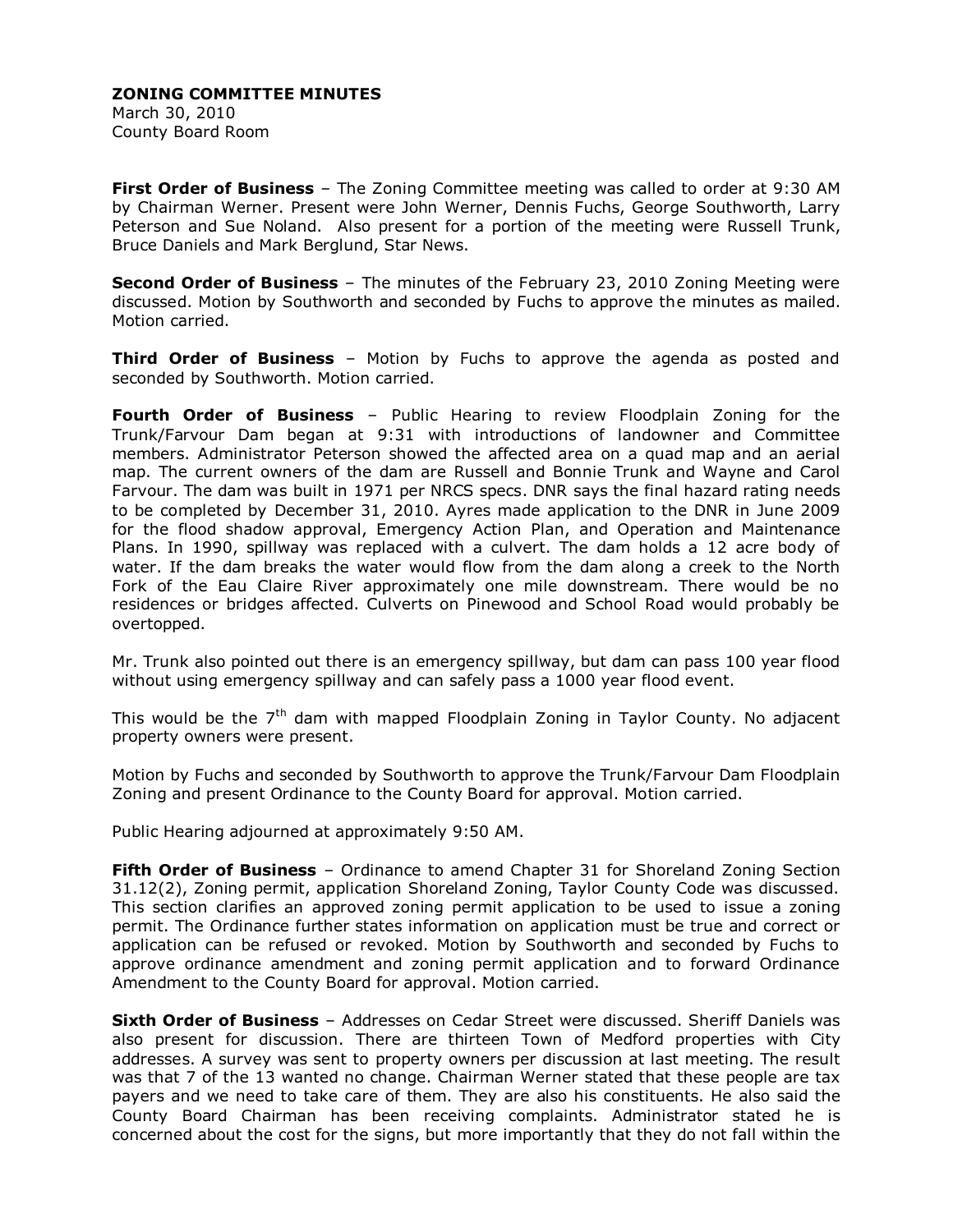parameters of the County Code which states residences should be assigned a uniform address system number and then signs will be placed. These 13 parcels have City addresses. After discussion, motion by Southworth and seconded by Fuchs to use the address that 13 owners are currently using and put up a County address sign. Motion carried. Mr. Werner stated that if we run into a financial problem that the Finance Committee will deal with it.

**Seventh Order of Business** - The bills paid listing for Voucher Payable from 2009 and 2010 to date was reviewed. Motion by Fuchs and seconded by Southworth to approve bills paid listing. Motion carried.

This will likely be George Southworth's last Zoning Committee meeting and everyone expressed their pleasure in working with George over the years. You did a good job George!

Next meeting will be at the call of the Chairman. Motion by Southworth and seconded by Fuchs to adjourn at 10:35. Motion carried.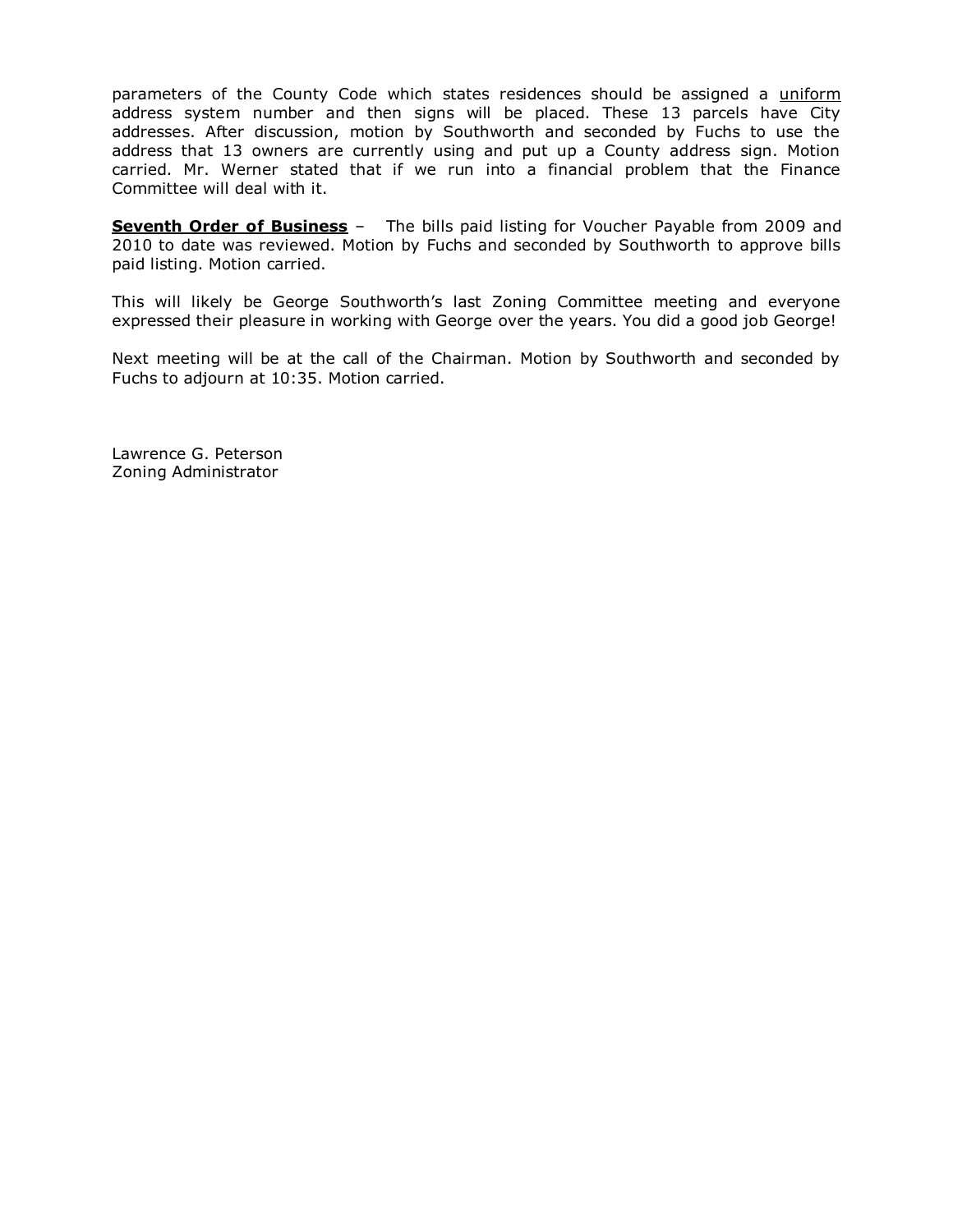February 23, 2010 County Board Room

**First Order of Business** – The Zoning Committee meeting was called to order at 9:00 AM by Chairman Werner. Present were John Werner, Dennis Fuchs, George Southworth (arrived 9:15), Jim Woods, Brian Wilson from Star News, Larry Peterson and Sue Noland. Also present for a portion of the meeting were Mike Voss from MSA, Dave Duellman from Village of Stetsonville and Ron Bashor.

**Second Order of Business** – The minutes of the January 26, 2010 Zoning Meeting were discussed. Motion by Fuchs to approve the minutes as mailed, seconded by Werner. Motion carried.

**Third Order of Business** – Motion by Fuchs to approve the agenda as posted and seconded by Werner. Motion carried.

**Fourth Order of Business** – The DNR forwarded information on Trunk Dam in Town of Taft. The Operation and Maintenance Plan and Emergency Action Plan have been completed. We need to conduct a public hearing to have floodplain zoning for downstream of the dam. A Class 2 notice needs to be posted, notify adjacent landowners and conduct a hearing. The Zoning Committee will conduct the hearing. Motion by Fuchs, second by Werner, to proceed with hearing the last week of March and do notifications. Motion carried.

**Fifth Order of Business** – Chapter 31 for Shoreland Zoning Ordinance update was not discussed due to Corp Counsel not present and information was not forwarded to County Board Secretary to prepare ordinance change.

**Sixth Order of Business** - Various Corp Counsel pending cases were briefly reviewed. Administrator updated Committee on latest actions.

**Seventh Order of Business** – We were notified by Airport Manager and Bureau of Aeronautics that a water tower was going to be constructed on the south side of Village of Stetsonville. The tower will be located within Airport Height Limitation Zoning area and tower would exceed the maximum height of 1601'. The tower will be 1610' and therefore exceeds limitation by 9'. The Zoning Administrator had to deny the application due to height. MSA (contractor) has submitted an appeal to the Board of Adjustment and the Board will conduct a hearing. This discussion was for information only and action will be taken by Board of Adjustment. It will likely take approximately 6 weeks to prepare to conduct a hearing.

**Eighth Order of Business** – The DNR received legislative approval in February to revise NR115, which will change our Shoreland Zoning Ordinance. The DNR has a model ordinance available to meet DNR Standards. There are grants available to assist counties with revision. It was suggested to apply for the grant but wait to start ordinance revisions until we see what changes are made to Zoning Committee. The Administrator should start drafting notes for proposed changes where revisions will be more stringent than DNR model.

**Ninth Order of Business** – The Zoning Office recently received a draft application for a new proposed gravel pit in the Town of Roosevelt. There will have to be a public hearing for the pit. The proposed pit is located at W½ SE¼, Section 36, T30N-R3W.

**Tenth Order of Business** – Administrator reported we still have not received the information from North Breeze Dairy for a completed zoning permit application. Areas to be addressed are wetlands and ditch area.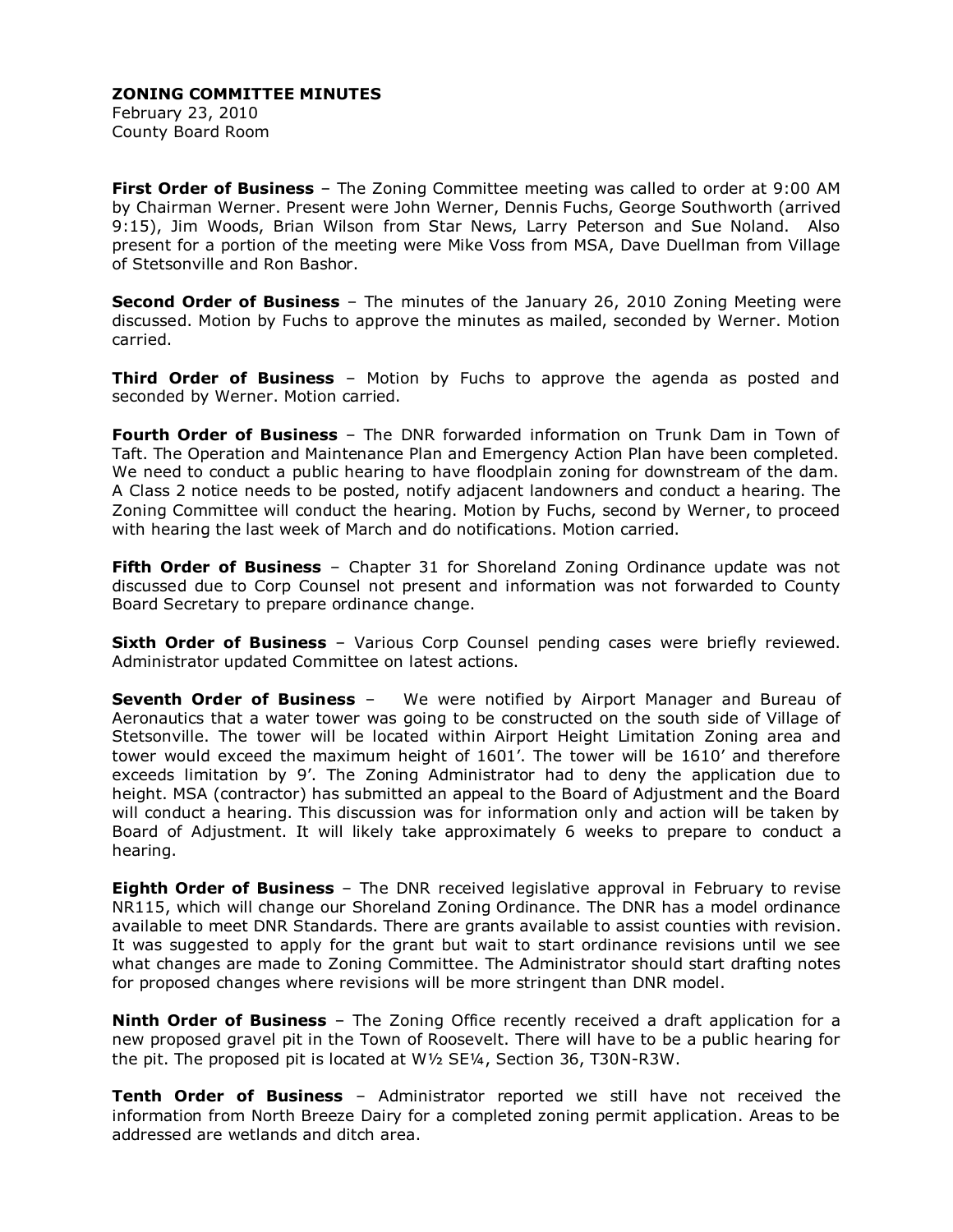**Eleventh Order of Business** – Administrator reported on meeting he had with City Representatives John Fales and Bob Christensen regarding people in the Town of Medford that have city addresses. Outcome of the discussion was that property owners can get a sign if they comply with County address rules and have a county number. All the people would have to agree to change address in order to get a sign, or stay a city address and have no sign. Motion by Southworth, second by Fuchs, to have Administrator write a letter to people on Cedar Street and explain the situation. Motion carried.

Next meeting will be on March 30<sup>th</sup> to conduct Public Hearing. Motion by Southworth, second by Fuchs to adjourn at 10:35. Motion carried.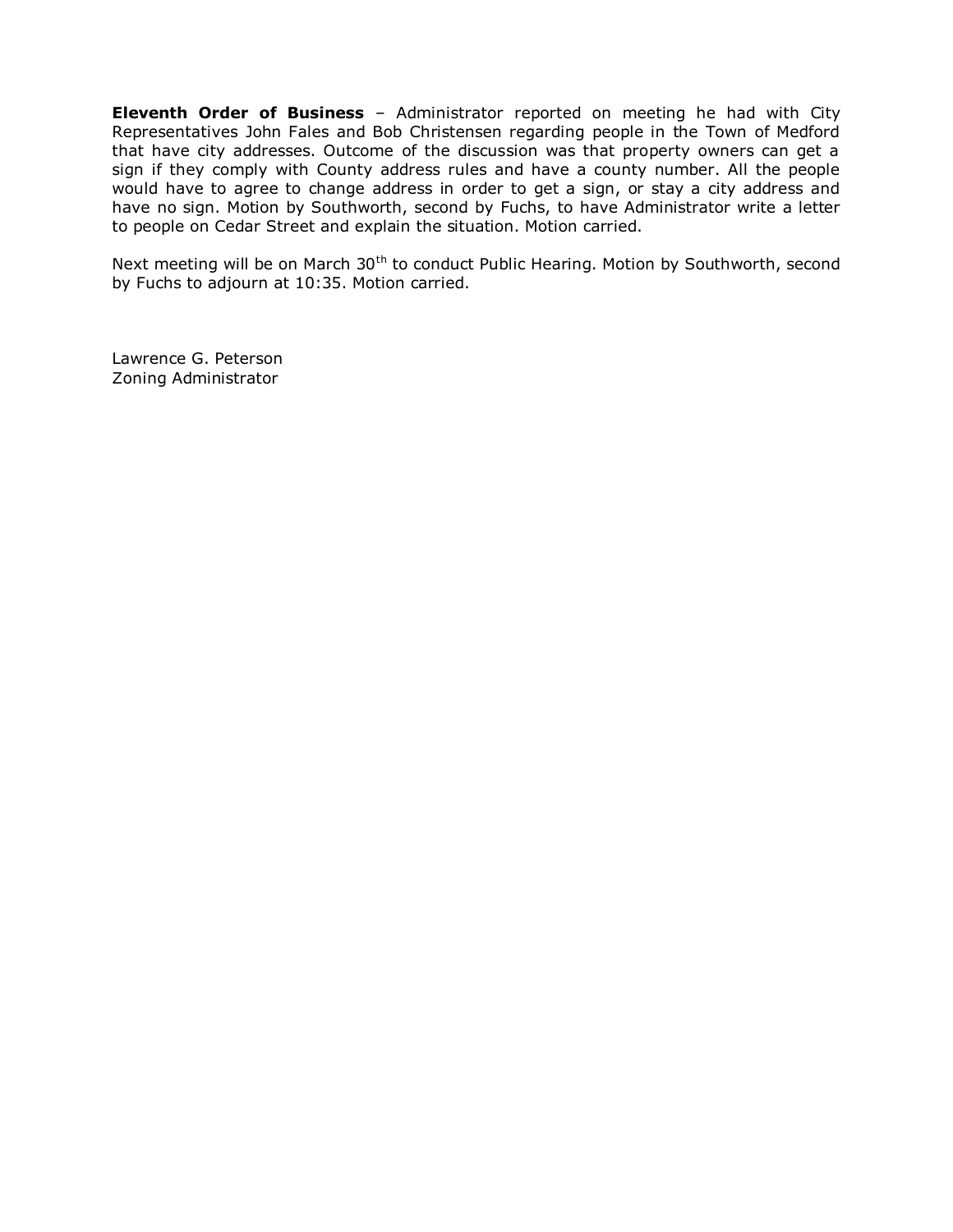January 26, 2010 County Board Room

**First Order of Business** – The Zoning Committee meeting was called to order at 9:07 AM by Chairman Werner. Present were John Werner, George Southworth, Dennis Fuchs (arrived 9:30), Larry Peterson and Sue Noland.

**Second Order of Business** – The minutes of the October 20, 2009 Zoning Meeting were discussed. Motion by Southworth to approve the minutes as mailed, seconded by Werner. Motion carried.

**Third Order of Business** – Motion by Southworth to approve the agenda with 15 items and seconded by Werner. Motion carried.

**Fourth Order of Business** – The bills paid listings October to December 2009 with Voucher Payables and January 2010 to date were reviewed. Motion by Southworth to approve the listings, seconded by Werner. Motion carried.

**Fifth Order of Business** – The building statistics through Year-end 2009 were reviewed.

|              |     | 2008 | 2009 |
|--------------|-----|------|------|
| Sanitary     | 112 | 73   | 72   |
| Zoning       | 41  | 32   | 40   |
| <b>CSM</b>   | 46  | 28   | 39   |
| Privy        | q   |      | q    |
| Reconnection |     | -    | 12   |

**Sixth Order of Business** – A comparison of new construction permits for 2008 vs. 2009 by county was reviewed. Taylor County is not doing too badly compared to surrounding counties. We are down only 1% compared to other counties that are down as much as 15 – 50%.

**Seventh Order of Business** – Aerial photograph is being requested by numerous counties this spring. The County Surveyor had received quotes. The proposed cost is \$32,776 with half to be paid by County Surveyor and half by Zoning (\$16,388.) Motion by Fuchs to approve photography purchase proposal, seconded by Southworth. Motion carried.

**Eighth Order of Business** – Corp Counsel violations were reviewed. Steve Anderson was not available to attend meeting. Current violations were reviewed. Also, Section 31.12(2) code change will be held in abeyance until Corp Counsel is present, and ordinance change has been drafted.

**Ninth Order of Business** – Address signs on Cedar Street and other Town of Medford parcels with City addresses were discussed. A meeting will be held with Administrator Peterson, John Fales and Bob Christiansen to discuss and see why City assigned addresses in the Township. Committee felt address project should be uniform. Peterson will bring comments/suggestions back to Zoning Committee to establish a policy for signing responsibilities.

**Tenth Order of Business** – The Uniform Dwelling Code was changed as of December 1, 2009 to go from private inspectors to State Department of Commerce Inspector. The State Inspector is in Stevens Point and will be covering nine counties. There is no way the State can make this work.

**Eleventh Order of Business** – The Non-Metallic Mining program had GPSing done this